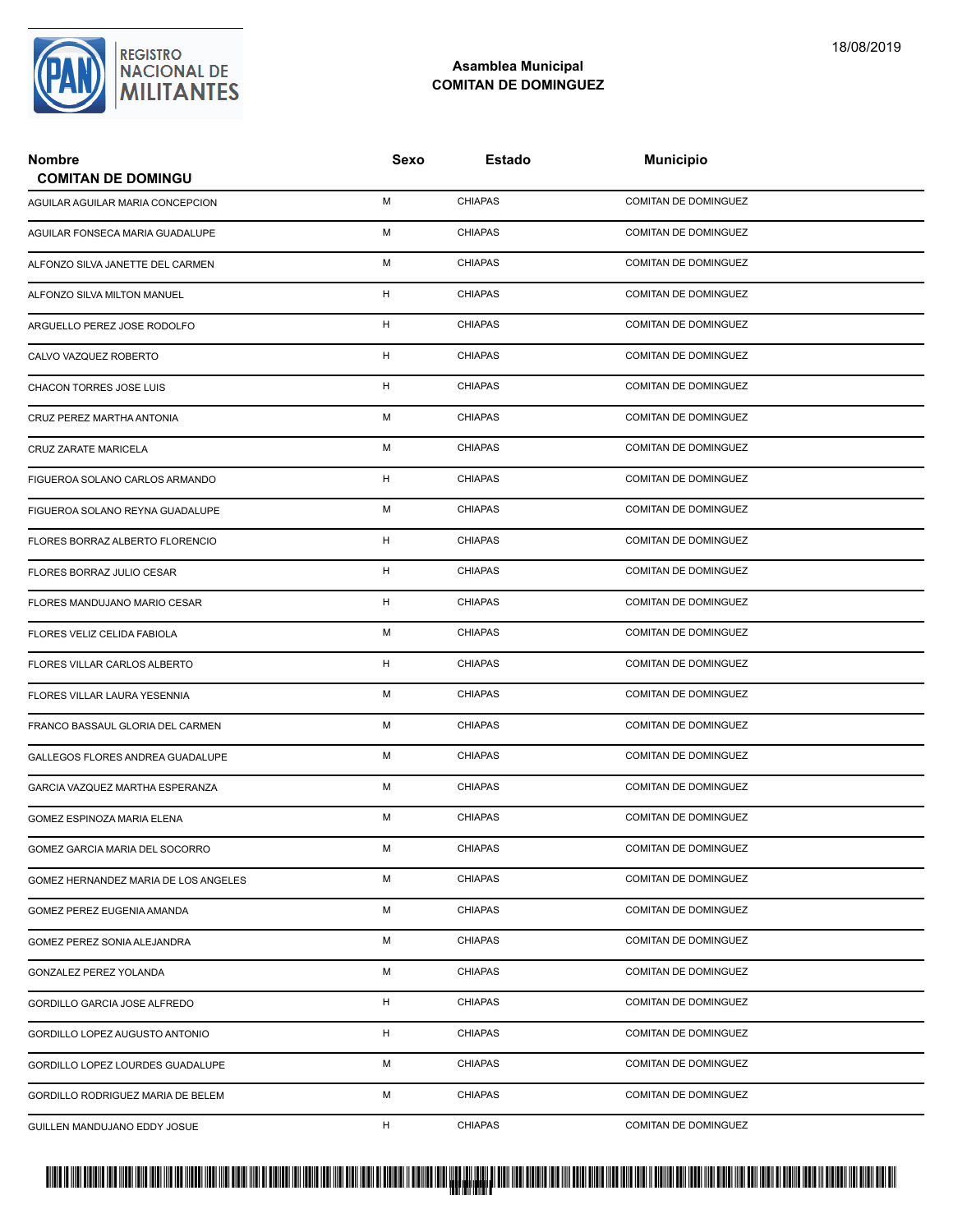

## **Asamblea Municipal COMITAN DE DOMINGUEZ**

| <b>Nombre</b>                         | Sexo | Estado         | <b>Municipio</b>            |
|---------------------------------------|------|----------------|-----------------------------|
| HERNANDEZ CRUZ TERESA GUADALUPE       | M    | <b>CHIAPAS</b> | <b>COMITAN DE DOMINGUEZ</b> |
| HERNANDEZ RODRIGUEZ CLAUDIA MAGDALENA | M    | <b>CHIAPAS</b> | COMITAN DE DOMINGUEZ        |
| HIDALGO ANZUETO NORMA NELY            | M    | <b>CHIAPAS</b> | <b>COMITAN DE DOMINGUEZ</b> |
| JIMENEZ JIMENEZ JULIAN                | H    | <b>CHIAPAS</b> | COMITAN DE DOMINGUEZ        |
| JIMENEZ LOPEZ OSCAR AVENAMAR          | H    | <b>CHIAPAS</b> | COMITAN DE DOMINGUEZ        |
| JIMENEZ MARTINEZ RITA                 | M    | <b>CHIAPAS</b> | <b>COMITAN DE DOMINGUEZ</b> |
| LOPEZ ARGUELLO JORGE ARTURO           | H    | <b>CHIAPAS</b> | COMITAN DE DOMINGUEZ        |
| LOPEZ GARCIA MARIA MERCEDES           | M    | <b>CHIAPAS</b> | <b>COMITAN DE DOMINGUEZ</b> |
| LOPEZ GARCIA ROMULO                   | H    | <b>CHIAPAS</b> | COMITAN DE DOMINGUEZ        |
| LOPEZ LOPEZ FRANCISCO JAVIER          | H    | <b>CHIAPAS</b> | COMITAN DE DOMINGUEZ        |
| LOPEZ LOPEZ MARIA BERTHA              | M    | <b>CHIAPAS</b> | <b>COMITAN DE DOMINGUEZ</b> |
| LOPEZ ROMAN CRUZ AMERICA              | M    | <b>CHIAPAS</b> | COMITAN DE DOMINGUEZ        |
| MANDUJANO CANCINO CRUZ GUADALUPE      | M    | <b>CHIAPAS</b> | COMITAN DE DOMINGUEZ        |
| MANDUJANO CANCINO TRINIDAD HORTENCIA  | M    | <b>CHIAPAS</b> | COMITAN DE DOMINGUEZ        |
| MARROQUIN AGUILAR DULCE VANESSA       | м    | <b>CHIAPAS</b> | COMITAN DE DOMINGUEZ        |
| MARTINEZ PEREZ MARIO                  | H    | <b>CHIAPAS</b> | COMITAN DE DOMINGUEZ        |
| MONJARAZ MONROY CARLOS FRANCISCO      | H    | <b>CHIAPAS</b> | COMITAN DE DOMINGUEZ        |
| MONZON VELASCO FRANCISCO JAVIER       | H    | <b>CHIAPAS</b> | <b>COMITAN DE DOMINGUEZ</b> |
| MORALES AGUILAR BERNABE               | H    | <b>CHIAPAS</b> | COMITAN DE DOMINGUEZ        |
| MORALES HERNANDEZ FIDELIA CAROLINA    | M    | <b>CHIAPAS</b> | COMITAN DE DOMINGUEZ        |
| MORALES LOPEZ ESPERANZA               | M    | <b>CHIAPAS</b> | COMITAN DE DOMINGUEZ        |
| MORALES LOPEZ JUAN CARLOS             | H    | <b>CHIAPAS</b> | <b>COMITAN DE DOMINGUEZ</b> |
| MORALES LOPEZ VICTOR MANUEL           | H    | <b>CHIAPAS</b> | <b>COMITAN DE DOMINGUEZ</b> |
| <b>MORENO DIAZ MATILDE</b>            | м    | <b>CHIAPAS</b> | COMITAN DE DOMINGUEZ        |
| NAJERA CANCINO GUADALUPE CONCEPCION   | М    | <b>CHIAPAS</b> | <b>COMITAN DE DOMINGUEZ</b> |
| NAJERA RUIZ LETICIA MARGARITA         | М    | <b>CHIAPAS</b> | COMITAN DE DOMINGUEZ        |
| NAVARRETE GONZALEZ ARIADNA            | м    | <b>CHIAPAS</b> | <b>COMITAN DE DOMINGUEZ</b> |
| NAVARRETE GONZALEZ JOSE DOMINGO       | H    | <b>CHIAPAS</b> | COMITAN DE DOMINGUEZ        |
| NAVARRETE GONZALEZ ZINNIA ESTHER      | М    | <b>CHIAPAS</b> | COMITAN DE DOMINGUEZ        |
| NAVARRETE SOLIS JOSE ANTONIO          | H    | <b>CHIAPAS</b> | COMITAN DE DOMINGUEZ        |
| PEREZ BARRIOS LISBETH MADAI           | М    | <b>CHIAPAS</b> | COMITAN DE DOMINGUEZ        |
| PEREZ MORALES IVON IVETH              | M    | <b>CHIAPAS</b> | COMITAN DE DOMINGUEZ        |

<mark>. Pangyakan k</mark>